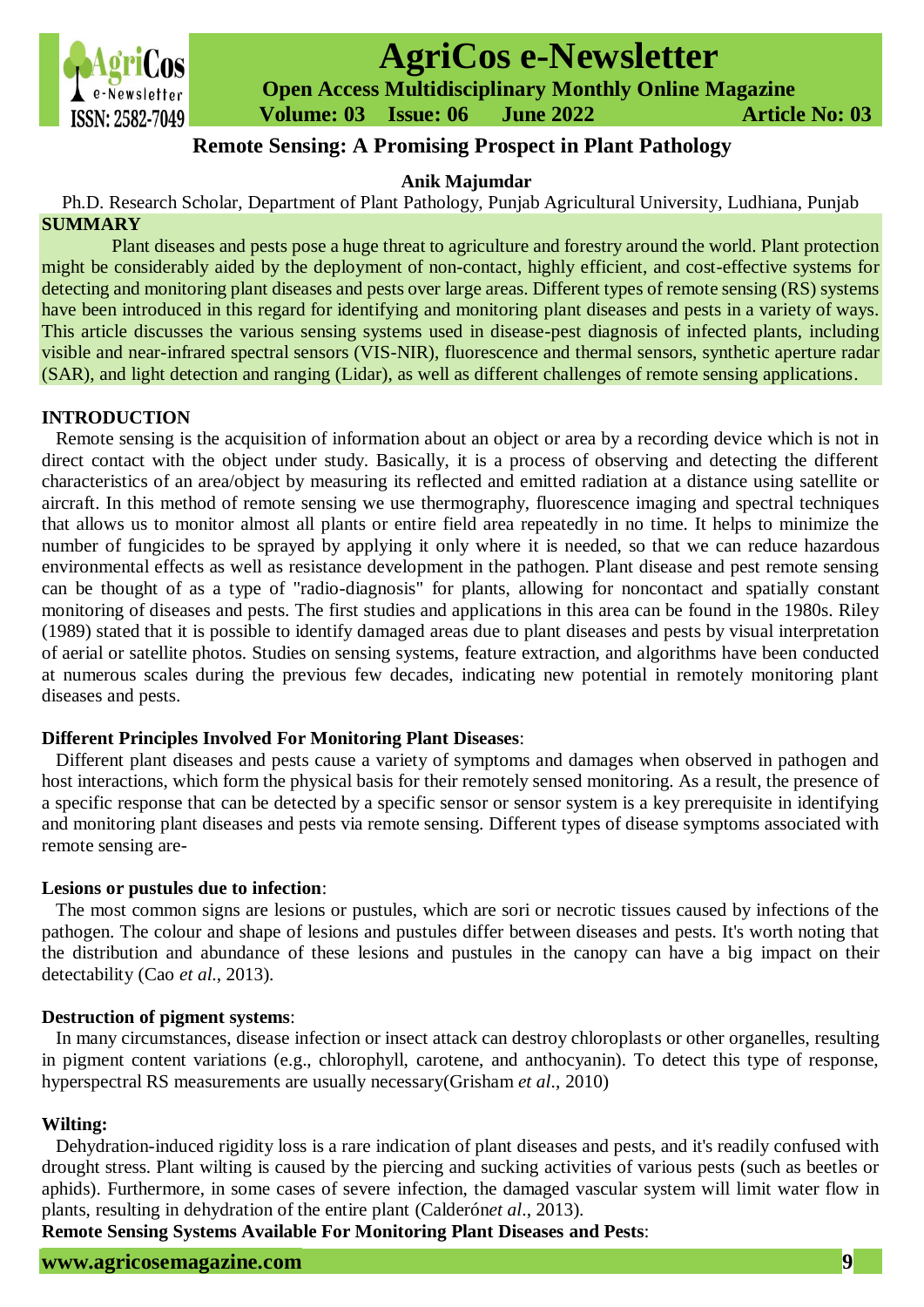There are a range of RS systems available that can be used to identify and monitor plant diseases and pests. These RS devices can collect data from gamma rays to microwaves and work with both passive and active radiation. Some of these systems are:

#### **VIS-NIR Systems**:

Multiple RS platforms (i.e., ground-based, aerial-based, and satellite-based platforms) have Visible and Nearinfrared spectral sensors (VIS-NIR) sensors, which are potentially ideal for monitoring plant diseases and pests. Various signs and physiological changes of diseases and pests (e.g., pigment degradation, cellular damage, scab, etc.) display unique reactions in spectrum reflectance in the VIS-NIR spectral domain (Mahlein*et al*., 2013). The hyperspectral sensor's high spectral resolution allows it to capture some weak or inconspicuous spectral changes, which is critical for early detection and monitoring of plant diseases and pests in complex circumstances (Thomas *et al*., 2018).

#### **Fluorescence and thermal systems**:

Plant respiration and photosynthetic processes can be tracked using thermal infrared and fluorescence RS systems, allowing for pre-symptomatic surveillance of plant diseases and pests. Laser-induced fluorescence (LIF) is the most promising technology for obtaining plant fluorescence responses. Römer*et al*. (2011) used fluorescence spectra over 370–800 nm to identify wheat leaf rust and found that the pre-symptomatic disease diagnosis was 93% accurate. Falkenberg*et al*. (2007) successfully differentiated biotic (root rot) and abiotic (drought) stress in cotton using thermal imaging.

#### **SAR and Lidar systems**:

Plant traits and their habitats may be plotted using Synthetic Aperture Radar(SAR) and Light detection and ranging (Lidar), which could be useful in disease and pest monitoring. SAR has been used to retrieve plant water content, soil properties, and some structural aspects of the plant canopy since the emergence of high resolution imaging (Pichierri*et al*., 2018). These findings may be useful in identifying the habitat characteristics of plant diseases and pests. The Lidar system has the ability to collect precise canopy morphology data. The three dimensional canopy structure may be reconstructed using point cloud data obtained by Lidar sensors, which can reveal damages or biomass loss due to diseases or pests. For example, *Sclerotinia* blight of peanut, causes alternation of plants' canopy morphology significantly and could be potentially detected by Lidar sensors (Butzler*et al*., 1998).

#### **Challenges in Application of Remote Sensing**:

**Improved detection of disease at an early stage** – To attain this goal, more research on the practicality of fluorescence, thermal, and hyperspectral imaging, as well as fusing them with unmanned aerial vehicles (UAVs), such as drones and satellite photography, is needed.

**Accurate detection of specific disease under realistic field conditions** – Currently, the majority of monitoring investigations are carried out in controlled laboratory settings with prior knowledge of diseases and other stressors. It is difficult to obtain trustworthy and accurate monitoring data without this preceding information. Deep learning algorithms can be used to solve this challenge by establishing a data base regarding the history and characteristics of that specific disease under different conditions.

**Continuous track of the dynamics of the disease at close range** – Bad weather and uneven topography are the biggest roadblocks to collecting data at every stage of the disease's progression. To solve this, a remote sensing system must be combined with high-resolution satellite photos gathered with the help of a UAV.

**Data and information sharing** – Since plant disease epidemics are global phenomena, multinational collaboration is critical for study and application in order to share experimental data and ideas for global research.

#### **CONCLUSIONS**